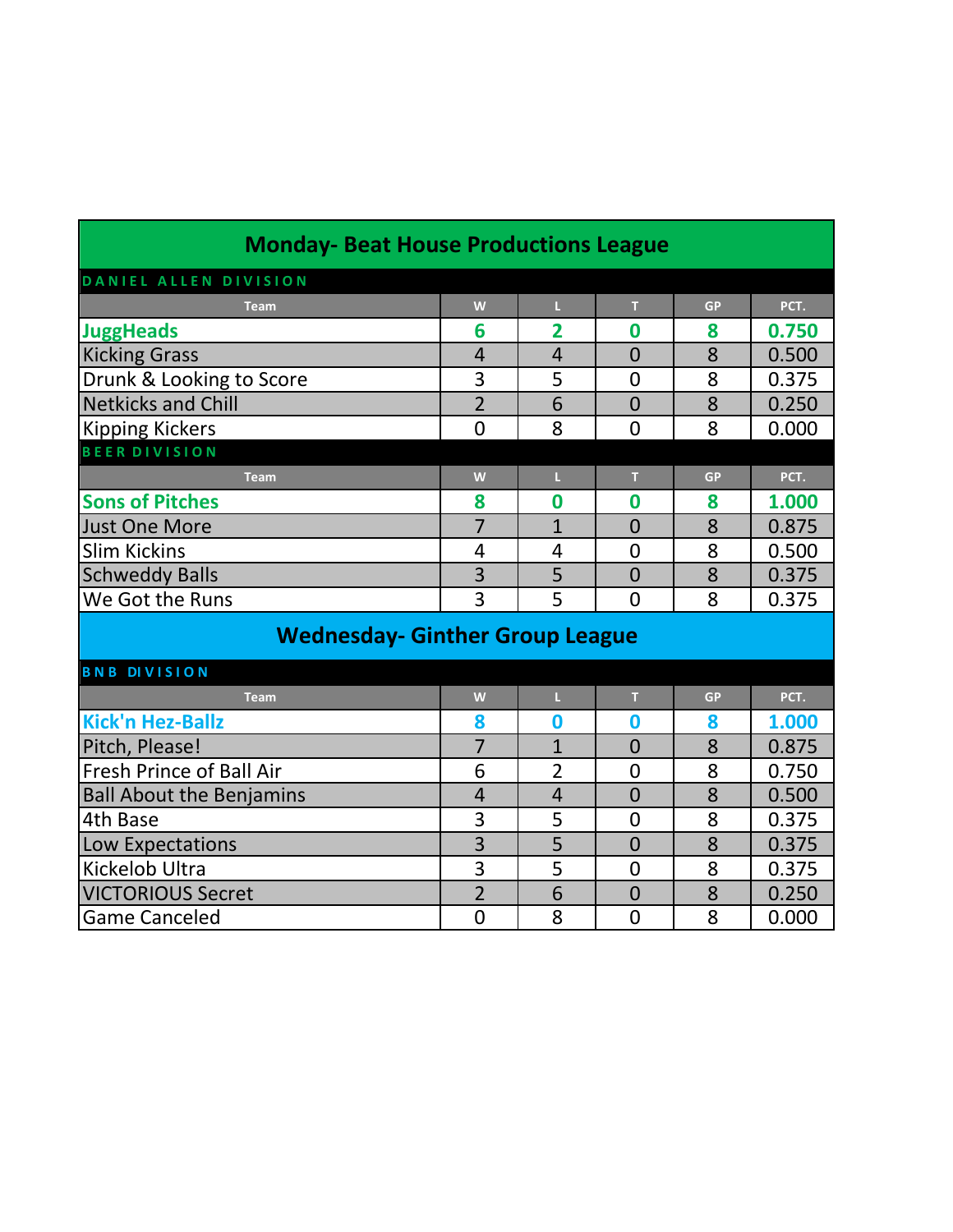|             |             |                | <b>Monday- Beat House Production League</b> |                         |                                       |              |
|-------------|-------------|----------------|---------------------------------------------|-------------------------|---------------------------------------|--------------|
| <b>DATE</b> | <b>TIME</b> | <b>FIELD</b>   | <b>TEAM</b>                                 | <b>SCORE</b>            | <b>TEAM</b>                           | <b>SCORE</b> |
|             | 6:45        | 1              | <b>Slim Kickins</b>                         | 3                       | <b>Just One More</b>                  | 12           |
|             | 6:45        | $\overline{2}$ | <b>Kipping Kickers</b>                      | 3                       | <b>Netkicks and Chill</b>             |              |
|             | 7:45        | 1              | <b>Slim Kickins</b>                         | 1                       | Drunk & Looking to Score              |              |
| $21-Sep$    | 7:45        | $\overline{2}$ | <b>Sons of Pitches</b>                      | 8                       | JuggHeads                             |              |
|             | 8:45        | $\mathbf{1}$   | <b>Schweddy Balls</b>                       | 6                       | $\overline{\mathsf{We}}$ Got the Runs |              |
|             | 8:45        | $\overline{2}$ | <b>Kicking Grass</b>                        | $\overline{\mathbf{4}}$ | <b>JuggHeads</b>                      |              |
|             | 6:45        | $\overline{1}$ | <b>Sons of Pitches</b>                      | 8                       | We Got the Runs                       |              |
|             | 6:45        | $\overline{2}$ | Drunk & Looking to Score                    | $\mathbf 0$             | <b>Netkicks and Chill</b>             |              |
|             | 7:45        | $\overline{1}$ | <b>Schweddy Balls</b>                       | 5                       | <b>Kicking Grass</b>                  |              |
| $28-Sep$    | 7:45        | $\overline{2}$ | <b>Slim Kickins</b>                         | 15                      | <b>Netkicks and Chill</b>             |              |
|             | 8:45        | $\overline{1}$ | <b>Just One More</b>                        | 11                      | <b>Schweddy Balls</b>                 |              |
|             | 8:45        | $\overline{2}$ | <b>JuggHeads</b>                            | 15                      | <b>Kipping Kickers</b>                |              |
|             | 6:45        | $\mathbf{1}$   | We Got the Runs                             | 5                       | <b>Just One More</b>                  |              |
|             | 6:45        | $\overline{2}$ | Netkicks and Chill                          | 0                       | <b>JuggHeads</b>                      |              |
|             | 7:45        | $\mathbf{1}$   | <b>Drunk &amp; Looking to Score</b>         | 12                      | <b>Schweddy Balls</b>                 |              |
| 5-Oct       | 7:45        | $\overline{2}$ | <b>Sons of Pitches</b>                      | 15                      | <b>Kipping Kickers</b>                |              |
|             | 8:45        | $\mathbf 1$    | <b>Drunk &amp; Looking to Score</b>         | 5                       | <b>Kicking Grass</b>                  |              |
|             | 8:45        | $\overline{2}$ | <b>Sons of Pitches</b>                      | 9                       | <b>Slim Kickins</b>                   |              |
|             | 6:45        | $\overline{1}$ | <b>Kicking Grass</b>                        | 5                       | <b>Kipping Kickers</b>                |              |
|             | 6:45        | $\overline{2}$ | <b>Slim Kickins</b>                         | 5                       | <b>Schweddy Balls</b>                 |              |
|             | 7:45        | $\mathbf{1}$   | <b>We Got the Runs</b>                      | 7                       | <b>Kipping Kickers</b>                |              |
| $12$ -Oct   | 7:45        | $\overline{2}$ | <b>Just One More</b>                        | 13                      | <b>Netkicks and Chill</b>             |              |
|             | 8:45        | $\overline{1}$ | <b>JuggHeads</b>                            | 1                       | Drunk & Looking to Score              |              |
|             | 8:45        | $\overline{2}$ | <b>Just One More</b>                        | $\mathbf 0$             | <b>Sons of Pitches</b>                |              |
|             | 6:45        | 1              | Netkicks and Chill                          | $\pmb{0}$               | <b>Kicking Grass</b>                  |              |
|             | 6:45        | $\overline{2}$ | <b>Kipping Kickers</b>                      | 5                       | Drunk & Looking to Score              |              |
|             | 7:45        | $\mathbf{1}$   | <b>Just One More</b>                        | $\overline{2}$          | <b>Kicking Grass</b>                  |              |
| $19-Oct$    | 7:45        | $\overline{2}$ | <b>Schweddy Balls</b>                       | 3                       | <b>JuggHeads</b>                      |              |
|             | 8:45        | $\mathbf{1}$   | We Got the Runs                             | $\mathbf{1}$            | <b>Slim Kickins</b>                   |              |
|             | 8:45        | 2              | <b>Schweddy Balls</b>                       | 0                       | <b>Sons of Pitches</b>                |              |
|             | 6:45        | 1              | JuggHeads                                   | $\overline{2}$          | <b>Just One More</b>                  |              |
|             | 6:45        | $\overline{2}$ | <b>Kipping Kickers</b>                      | 6                       | <b>Schweddy Balls</b>                 |              |
|             | 7:45        | $\overline{1}$ | <b>Kicking Grass</b>                        | $\overline{2}$          | <b>Slim Kickins</b>                   |              |
| 26-Oct      | 7:45        | $\overline{2}$ | <b>Netkicks and Chill</b>                   | $\overline{2}$          | <b>We Got the Runs</b>                |              |
|             | 8:45        | $\overline{1}$ | Drunk & Looking to Score                    | $\mathbf 0$             | <b>Sons of Pitches</b>                |              |
|             | 8:45        | $\overline{2}$ |                                             |                         |                                       |              |
|             | 6:45        | 1              | <b>Kicking Grass</b>                        | 4                       | We Got the Runs                       |              |
|             | 6:45        | $\overline{2}$ | Netkicks and Chill                          | 0                       | <b>Sons of Pitches</b>                |              |
|             | 7:45        | 1              | We Got the Runs                             | 1                       | <b>Drunk &amp; Looking to Score</b>   |              |
| 2-Nov       | 7:45        | $\overline{2}$ | <b>JuggHeads</b>                            | 7                       | <b>Slim Kickins</b>                   |              |
|             | 8:45        | 1              | <b>Kipping Kickers</b>                      | 3                       | <b>Just One More</b>                  |              |
|             | 8:45        | $\overline{2}$ |                                             |                         |                                       |              |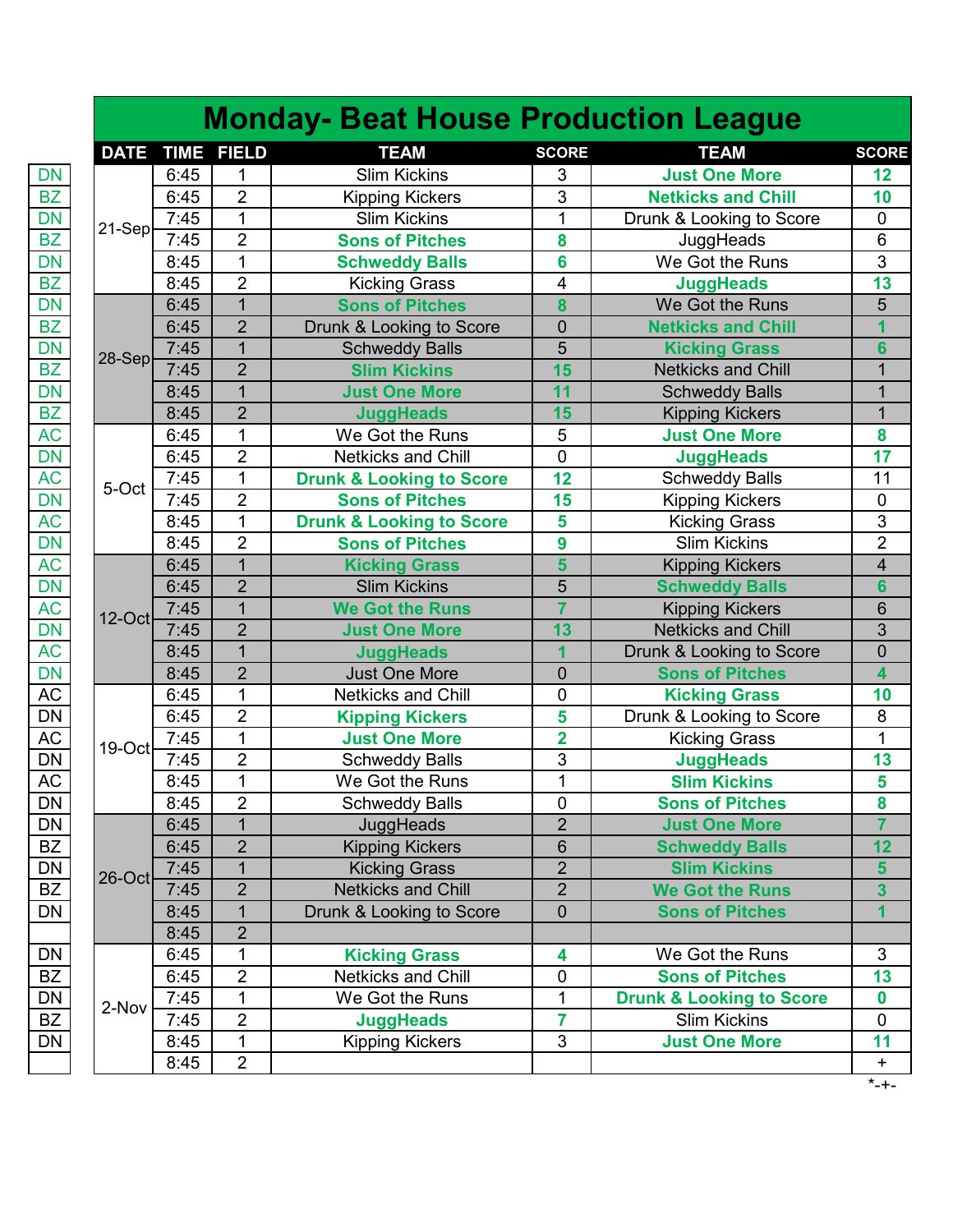|             |             |                | <b>Wednesday- Ginther Group League</b>                                                                                                                                                                                                                                                                                                                                                                                                                                                                                                                                                                                                                                                                                                                                                                                                                                                                                                                                                                                                                                                                                                                                                                                                                                                                                                                                                                                                                                                                                                                                                                                                                                                                                                                                                                                                                                                                                                                                                                                                                                                                                                                                                                                                                                                                                            |                         |                                 |                  |
|-------------|-------------|----------------|-----------------------------------------------------------------------------------------------------------------------------------------------------------------------------------------------------------------------------------------------------------------------------------------------------------------------------------------------------------------------------------------------------------------------------------------------------------------------------------------------------------------------------------------------------------------------------------------------------------------------------------------------------------------------------------------------------------------------------------------------------------------------------------------------------------------------------------------------------------------------------------------------------------------------------------------------------------------------------------------------------------------------------------------------------------------------------------------------------------------------------------------------------------------------------------------------------------------------------------------------------------------------------------------------------------------------------------------------------------------------------------------------------------------------------------------------------------------------------------------------------------------------------------------------------------------------------------------------------------------------------------------------------------------------------------------------------------------------------------------------------------------------------------------------------------------------------------------------------------------------------------------------------------------------------------------------------------------------------------------------------------------------------------------------------------------------------------------------------------------------------------------------------------------------------------------------------------------------------------------------------------------------------------------------------------------------------------|-------------------------|---------------------------------|------------------|
| <b>DATE</b> | <b>TIME</b> | <b>FIELD</b>   | <b>TEAM</b>                                                                                                                                                                                                                                                                                                                                                                                                                                                                                                                                                                                                                                                                                                                                                                                                                                                                                                                                                                                                                                                                                                                                                                                                                                                                                                                                                                                                                                                                                                                                                                                                                                                                                                                                                                                                                                                                                                                                                                                                                                                                                                                                                                                                                                                                                                                       | <b>SCORE</b>            | <b>TEAM</b>                     | <b>SCORE</b>     |
|             | 6:45        | 1              | <b>4th Base</b>                                                                                                                                                                                                                                                                                                                                                                                                                                                                                                                                                                                                                                                                                                                                                                                                                                                                                                                                                                                                                                                                                                                                                                                                                                                                                                                                                                                                                                                                                                                                                                                                                                                                                                                                                                                                                                                                                                                                                                                                                                                                                                                                                                                                                                                                                                                   | $\overline{\mathbf{3}}$ |                                 | 0                |
|             | 6:45        | $\overline{2}$ |                                                                                                                                                                                                                                                                                                                                                                                                                                                                                                                                                                                                                                                                                                                                                                                                                                                                                                                                                                                                                                                                                                                                                                                                                                                                                                                                                                                                                                                                                                                                                                                                                                                                                                                                                                                                                                                                                                                                                                                                                                                                                                                                                                                                                                                                                                                                   | 12                      | <b>Ball About the Benjamins</b> | 1                |
|             | 7:45        | 1              | <b>Kick'n Hez-Ballz</b>                                                                                                                                                                                                                                                                                                                                                                                                                                                                                                                                                                                                                                                                                                                                                                                                                                                                                                                                                                                                                                                                                                                                                                                                                                                                                                                                                                                                                                                                                                                                                                                                                                                                                                                                                                                                                                                                                                                                                                                                                                                                                                                                                                                                                                                                                                           | 10                      | Fresh Prince of Ball Air        | 1                |
| $23-Sep$    | 7:45        | $\overline{2}$ | 4th Base                                                                                                                                                                                                                                                                                                                                                                                                                                                                                                                                                                                                                                                                                                                                                                                                                                                                                                                                                                                                                                                                                                                                                                                                                                                                                                                                                                                                                                                                                                                                                                                                                                                                                                                                                                                                                                                                                                                                                                                                                                                                                                                                                                                                                                                                                                                          | $\overline{7}$          |                                 | 14               |
|             | 8:45        | $\mathbf{1}$   | Kickelob Ultra                                                                                                                                                                                                                                                                                                                                                                                                                                                                                                                                                                                                                                                                                                                                                                                                                                                                                                                                                                                                                                                                                                                                                                                                                                                                                                                                                                                                                                                                                                                                                                                                                                                                                                                                                                                                                                                                                                                                                                                                                                                                                                                                                                                                                                                                                                                    | $\overline{2}$          |                                 | 12               |
|             | 8:45        | $\overline{2}$ | Low Expectations<br><b>Pitch, Please!</b><br><b>Ball About the Benjamins</b><br><b>Fresh Prince of Ball Air</b><br>$\overline{3}$<br><b>Game Canceled</b><br><b>VICTORIOUS Secret</b><br>$\mathbf 1$<br>15<br><b>VICTORIOUS Secret</b><br><b>Fresh Prince of Ball Air</b><br>$\overline{2}$<br>$\overline{0}$<br>Low Expectations<br><b>Kick'n Hez-Ballz</b><br>$\mathbf{1}$<br><b>Kick'n Hez-Ballz</b><br>16<br>Pitch, Please!<br>$\overline{2}$<br>6<br>Low Expectations<br><b>Ball About the Benjamins</b><br>$\overline{1}$<br>$\overline{7}$<br><b>Kickelob Ultra</b><br>4th Base<br>$\overline{2}$<br><b>Ball About the Benjamins</b><br><b>Game Canceled</b><br>1<br><b>Fresh Prince of Ball Air</b><br>4th Base<br>9<br>$\overline{2}$<br><b>VICTORIOUS Secret</b><br><b>Kick'n Hez-Ballz</b><br>15<br>$\overline{1}$<br>1<br><b>Kick'n Hez-Ballz</b><br><b>Ball About the Benjamins</b><br>$\overline{2}$<br><b>VICTORIOUS Secret</b><br>1<br><b>Pitch, Please!</b><br>$\mathbf{1}$<br>Kickelob Ultra<br><b>Low Expectations</b><br>6<br>$\overline{2}$<br><b>Game Canceled</b><br>0<br><b>Pitch, Please!</b><br>$\overline{1}$<br>$\overline{1}$<br><b>Game Canceled</b><br><b>Kick'n Hez-Ballz</b><br>$\overline{2}$<br><b>VICTORIOUS Secret</b><br><b>Kickelob Ultra</b><br>9<br>$\mathbf{1}$<br><b>Game Canceled</b><br><b>4th Base</b><br>$\overline{2}$<br>12<br>Low Expectations<br><b>Pitch, Please!</b><br>$\overline{1}$<br>3<br><b>Ball About the Benjamins</b><br><b>Fresh Prince of Ball Air</b><br>$\overline{2}$<br><b>Pitch, Please!</b><br>11<br>4th Base<br>1<br>$\mathfrak{S}$<br>Low Expectations<br><b>Fresh Prince of Ball Air</b><br>$\overline{2}$<br>11<br><b>Pitch, Please!</b><br><b>Kickelob Ultra</b><br>$\mathbf{1}$<br><b>VICTORIOUS Secret</b><br>6<br><b>Low Expectations</b><br>$\overline{\mathbf{c}}$<br>Kickelob Ultra<br>0<br><b>Kick'n Hez-Ballz</b><br>$\mathbf 1$<br>19<br><b>VICTORIOUS Secret</b><br><b>Ball About the Benjamins</b><br>2<br><b>Kick'n Hez-Ballz</b><br>15<br>4th Base<br><b>Kickelob Ultra</b><br><b>Ball About the Benjamins</b><br>1<br>$\overline{2}$<br><b>Low Expectations</b><br><b>Game Canceled</b><br>$\mathbf{1}$<br>3<br><b>VICTORIOUS Secret</b><br><b>4th Base</b><br>$\overline{2}$<br><b>Game Canceled</b><br><b>Fresh Prince of Ball Air</b> | 11                      |                                 |                  |
|             | 6:45        |                |                                                                                                                                                                                                                                                                                                                                                                                                                                                                                                                                                                                                                                                                                                                                                                                                                                                                                                                                                                                                                                                                                                                                                                                                                                                                                                                                                                                                                                                                                                                                                                                                                                                                                                                                                                                                                                                                                                                                                                                                                                                                                                                                                                                                                                                                                                                                   |                         |                                 | 3                |
|             | 6:45        |                |                                                                                                                                                                                                                                                                                                                                                                                                                                                                                                                                                                                                                                                                                                                                                                                                                                                                                                                                                                                                                                                                                                                                                                                                                                                                                                                                                                                                                                                                                                                                                                                                                                                                                                                                                                                                                                                                                                                                                                                                                                                                                                                                                                                                                                                                                                                                   |                         |                                 | 9                |
|             | 7:45        |                |                                                                                                                                                                                                                                                                                                                                                                                                                                                                                                                                                                                                                                                                                                                                                                                                                                                                                                                                                                                                                                                                                                                                                                                                                                                                                                                                                                                                                                                                                                                                                                                                                                                                                                                                                                                                                                                                                                                                                                                                                                                                                                                                                                                                                                                                                                                                   |                         |                                 | 3                |
| $30-Sep$    | 7:45        |                |                                                                                                                                                                                                                                                                                                                                                                                                                                                                                                                                                                                                                                                                                                                                                                                                                                                                                                                                                                                                                                                                                                                                                                                                                                                                                                                                                                                                                                                                                                                                                                                                                                                                                                                                                                                                                                                                                                                                                                                                                                                                                                                                                                                                                                                                                                                                   |                         |                                 | 8                |
|             | 8:45        |                |                                                                                                                                                                                                                                                                                                                                                                                                                                                                                                                                                                                                                                                                                                                                                                                                                                                                                                                                                                                                                                                                                                                                                                                                                                                                                                                                                                                                                                                                                                                                                                                                                                                                                                                                                                                                                                                                                                                                                                                                                                                                                                                                                                                                                                                                                                                                   |                         |                                 | 8                |
|             | 8:45        |                |                                                                                                                                                                                                                                                                                                                                                                                                                                                                                                                                                                                                                                                                                                                                                                                                                                                                                                                                                                                                                                                                                                                                                                                                                                                                                                                                                                                                                                                                                                                                                                                                                                                                                                                                                                                                                                                                                                                                                                                                                                                                                                                                                                                                                                                                                                                                   |                         |                                 | $\boldsymbol{0}$ |
|             | 6:45        |                |                                                                                                                                                                                                                                                                                                                                                                                                                                                                                                                                                                                                                                                                                                                                                                                                                                                                                                                                                                                                                                                                                                                                                                                                                                                                                                                                                                                                                                                                                                                                                                                                                                                                                                                                                                                                                                                                                                                                                                                                                                                                                                                                                                                                                                                                                                                                   |                         |                                 | $\overline{2}$   |
|             | 6:45        |                |                                                                                                                                                                                                                                                                                                                                                                                                                                                                                                                                                                                                                                                                                                                                                                                                                                                                                                                                                                                                                                                                                                                                                                                                                                                                                                                                                                                                                                                                                                                                                                                                                                                                                                                                                                                                                                                                                                                                                                                                                                                                                                                                                                                                                                                                                                                                   |                         |                                 | 1                |
|             | 7:45        |                |                                                                                                                                                                                                                                                                                                                                                                                                                                                                                                                                                                                                                                                                                                                                                                                                                                                                                                                                                                                                                                                                                                                                                                                                                                                                                                                                                                                                                                                                                                                                                                                                                                                                                                                                                                                                                                                                                                                                                                                                                                                                                                                                                                                                                                                                                                                                   |                         |                                 | 10               |
| 7-Oct       | 7:45        |                |                                                                                                                                                                                                                                                                                                                                                                                                                                                                                                                                                                                                                                                                                                                                                                                                                                                                                                                                                                                                                                                                                                                                                                                                                                                                                                                                                                                                                                                                                                                                                                                                                                                                                                                                                                                                                                                                                                                                                                                                                                                                                                                                                                                                                                                                                                                                   |                         |                                 | 11               |
|             | 8:45        |                |                                                                                                                                                                                                                                                                                                                                                                                                                                                                                                                                                                                                                                                                                                                                                                                                                                                                                                                                                                                                                                                                                                                                                                                                                                                                                                                                                                                                                                                                                                                                                                                                                                                                                                                                                                                                                                                                                                                                                                                                                                                                                                                                                                                                                                                                                                                                   |                         |                                 | 4                |
|             | 8:45        |                |                                                                                                                                                                                                                                                                                                                                                                                                                                                                                                                                                                                                                                                                                                                                                                                                                                                                                                                                                                                                                                                                                                                                                                                                                                                                                                                                                                                                                                                                                                                                                                                                                                                                                                                                                                                                                                                                                                                                                                                                                                                                                                                                                                                                                                                                                                                                   |                         |                                 | 1                |
|             | 6:45        |                |                                                                                                                                                                                                                                                                                                                                                                                                                                                                                                                                                                                                                                                                                                                                                                                                                                                                                                                                                                                                                                                                                                                                                                                                                                                                                                                                                                                                                                                                                                                                                                                                                                                                                                                                                                                                                                                                                                                                                                                                                                                                                                                                                                                                                                                                                                                                   |                         |                                 | 4                |
|             | 6:45        |                |                                                                                                                                                                                                                                                                                                                                                                                                                                                                                                                                                                                                                                                                                                                                                                                                                                                                                                                                                                                                                                                                                                                                                                                                                                                                                                                                                                                                                                                                                                                                                                                                                                                                                                                                                                                                                                                                                                                                                                                                                                                                                                                                                                                                                                                                                                                                   |                         |                                 | 3                |
|             | 7:45        |                |                                                                                                                                                                                                                                                                                                                                                                                                                                                                                                                                                                                                                                                                                                                                                                                                                                                                                                                                                                                                                                                                                                                                                                                                                                                                                                                                                                                                                                                                                                                                                                                                                                                                                                                                                                                                                                                                                                                                                                                                                                                                                                                                                                                                                                                                                                                                   |                         |                                 | $\overline{0}$   |
| $14$ -Oct   | 7:45        |                |                                                                                                                                                                                                                                                                                                                                                                                                                                                                                                                                                                                                                                                                                                                                                                                                                                                                                                                                                                                                                                                                                                                                                                                                                                                                                                                                                                                                                                                                                                                                                                                                                                                                                                                                                                                                                                                                                                                                                                                                                                                                                                                                                                                                                                                                                                                                   |                         |                                 | $\overline{2}$   |
|             | 8:45        |                |                                                                                                                                                                                                                                                                                                                                                                                                                                                                                                                                                                                                                                                                                                                                                                                                                                                                                                                                                                                                                                                                                                                                                                                                                                                                                                                                                                                                                                                                                                                                                                                                                                                                                                                                                                                                                                                                                                                                                                                                                                                                                                                                                                                                                                                                                                                                   |                         |                                 | 13               |
|             | 8:45        |                |                                                                                                                                                                                                                                                                                                                                                                                                                                                                                                                                                                                                                                                                                                                                                                                                                                                                                                                                                                                                                                                                                                                                                                                                                                                                                                                                                                                                                                                                                                                                                                                                                                                                                                                                                                                                                                                                                                                                                                                                                                                                                                                                                                                                                                                                                                                                   |                         |                                 | 3                |
|             | 6:45        |                |                                                                                                                                                                                                                                                                                                                                                                                                                                                                                                                                                                                                                                                                                                                                                                                                                                                                                                                                                                                                                                                                                                                                                                                                                                                                                                                                                                                                                                                                                                                                                                                                                                                                                                                                                                                                                                                                                                                                                                                                                                                                                                                                                                                                                                                                                                                                   |                         |                                 | 15               |
|             | 6:45        |                |                                                                                                                                                                                                                                                                                                                                                                                                                                                                                                                                                                                                                                                                                                                                                                                                                                                                                                                                                                                                                                                                                                                                                                                                                                                                                                                                                                                                                                                                                                                                                                                                                                                                                                                                                                                                                                                                                                                                                                                                                                                                                                                                                                                                                                                                                                                                   |                         |                                 | $\mathbf 0$      |
|             | 7:45        |                |                                                                                                                                                                                                                                                                                                                                                                                                                                                                                                                                                                                                                                                                                                                                                                                                                                                                                                                                                                                                                                                                                                                                                                                                                                                                                                                                                                                                                                                                                                                                                                                                                                                                                                                                                                                                                                                                                                                                                                                                                                                                                                                                                                                                                                                                                                                                   |                         |                                 | 9                |
| 21-Oct      | 7:45        |                |                                                                                                                                                                                                                                                                                                                                                                                                                                                                                                                                                                                                                                                                                                                                                                                                                                                                                                                                                                                                                                                                                                                                                                                                                                                                                                                                                                                                                                                                                                                                                                                                                                                                                                                                                                                                                                                                                                                                                                                                                                                                                                                                                                                                                                                                                                                                   |                         |                                 | 13               |
|             | 8:45        |                |                                                                                                                                                                                                                                                                                                                                                                                                                                                                                                                                                                                                                                                                                                                                                                                                                                                                                                                                                                                                                                                                                                                                                                                                                                                                                                                                                                                                                                                                                                                                                                                                                                                                                                                                                                                                                                                                                                                                                                                                                                                                                                                                                                                                                                                                                                                                   |                         |                                 | $\overline{2}$   |
|             | 8:45        |                |                                                                                                                                                                                                                                                                                                                                                                                                                                                                                                                                                                                                                                                                                                                                                                                                                                                                                                                                                                                                                                                                                                                                                                                                                                                                                                                                                                                                                                                                                                                                                                                                                                                                                                                                                                                                                                                                                                                                                                                                                                                                                                                                                                                                                                                                                                                                   |                         |                                 | 3                |
|             | 6:45        |                |                                                                                                                                                                                                                                                                                                                                                                                                                                                                                                                                                                                                                                                                                                                                                                                                                                                                                                                                                                                                                                                                                                                                                                                                                                                                                                                                                                                                                                                                                                                                                                                                                                                                                                                                                                                                                                                                                                                                                                                                                                                                                                                                                                                                                                                                                                                                   |                         |                                 | 4                |
|             | 6:45        |                |                                                                                                                                                                                                                                                                                                                                                                                                                                                                                                                                                                                                                                                                                                                                                                                                                                                                                                                                                                                                                                                                                                                                                                                                                                                                                                                                                                                                                                                                                                                                                                                                                                                                                                                                                                                                                                                                                                                                                                                                                                                                                                                                                                                                                                                                                                                                   |                         |                                 | 0                |
|             | 7:45        |                |                                                                                                                                                                                                                                                                                                                                                                                                                                                                                                                                                                                                                                                                                                                                                                                                                                                                                                                                                                                                                                                                                                                                                                                                                                                                                                                                                                                                                                                                                                                                                                                                                                                                                                                                                                                                                                                                                                                                                                                                                                                                                                                                                                                                                                                                                                                                   |                         |                                 | 6                |
| 4-Nov       | 7:45        |                |                                                                                                                                                                                                                                                                                                                                                                                                                                                                                                                                                                                                                                                                                                                                                                                                                                                                                                                                                                                                                                                                                                                                                                                                                                                                                                                                                                                                                                                                                                                                                                                                                                                                                                                                                                                                                                                                                                                                                                                                                                                                                                                                                                                                                                                                                                                                   |                         |                                 | $\mathbf 0$      |
|             | 8:45        | 1              | <b>Kickelob Ultra</b>                                                                                                                                                                                                                                                                                                                                                                                                                                                                                                                                                                                                                                                                                                                                                                                                                                                                                                                                                                                                                                                                                                                                                                                                                                                                                                                                                                                                                                                                                                                                                                                                                                                                                                                                                                                                                                                                                                                                                                                                                                                                                                                                                                                                                                                                                                             |                         | <b>Game Canceled</b>            | 0                |
|             | 8:45        | $\overline{2}$ | <b>Fresh Prince of Ball Air</b>                                                                                                                                                                                                                                                                                                                                                                                                                                                                                                                                                                                                                                                                                                                                                                                                                                                                                                                                                                                                                                                                                                                                                                                                                                                                                                                                                                                                                                                                                                                                                                                                                                                                                                                                                                                                                                                                                                                                                                                                                                                                                                                                                                                                                                                                                                   | 8                       | Pitch, Please!                  | 9                |
|             | 6:45        | 1              |                                                                                                                                                                                                                                                                                                                                                                                                                                                                                                                                                                                                                                                                                                                                                                                                                                                                                                                                                                                                                                                                                                                                                                                                                                                                                                                                                                                                                                                                                                                                                                                                                                                                                                                                                                                                                                                                                                                                                                                                                                                                                                                                                                                                                                                                                                                                   |                         |                                 |                  |
|             | 6:45        | $\overline{2}$ |                                                                                                                                                                                                                                                                                                                                                                                                                                                                                                                                                                                                                                                                                                                                                                                                                                                                                                                                                                                                                                                                                                                                                                                                                                                                                                                                                                                                                                                                                                                                                                                                                                                                                                                                                                                                                                                                                                                                                                                                                                                                                                                                                                                                                                                                                                                                   |                         |                                 |                  |
|             | 7:45        | $\mathbf{1}$   |                                                                                                                                                                                                                                                                                                                                                                                                                                                                                                                                                                                                                                                                                                                                                                                                                                                                                                                                                                                                                                                                                                                                                                                                                                                                                                                                                                                                                                                                                                                                                                                                                                                                                                                                                                                                                                                                                                                                                                                                                                                                                                                                                                                                                                                                                                                                   |                         |                                 |                  |
|             | 7:45        | $\overline{2}$ |                                                                                                                                                                                                                                                                                                                                                                                                                                                                                                                                                                                                                                                                                                                                                                                                                                                                                                                                                                                                                                                                                                                                                                                                                                                                                                                                                                                                                                                                                                                                                                                                                                                                                                                                                                                                                                                                                                                                                                                                                                                                                                                                                                                                                                                                                                                                   |                         |                                 |                  |
|             | 8:45        | 1              |                                                                                                                                                                                                                                                                                                                                                                                                                                                                                                                                                                                                                                                                                                                                                                                                                                                                                                                                                                                                                                                                                                                                                                                                                                                                                                                                                                                                                                                                                                                                                                                                                                                                                                                                                                                                                                                                                                                                                                                                                                                                                                                                                                                                                                                                                                                                   |                         |                                 |                  |
|             | 8:45        | $\overline{2}$ |                                                                                                                                                                                                                                                                                                                                                                                                                                                                                                                                                                                                                                                                                                                                                                                                                                                                                                                                                                                                                                                                                                                                                                                                                                                                                                                                                                                                                                                                                                                                                                                                                                                                                                                                                                                                                                                                                                                                                                                                                                                                                                                                                                                                                                                                                                                                   |                         |                                 |                  |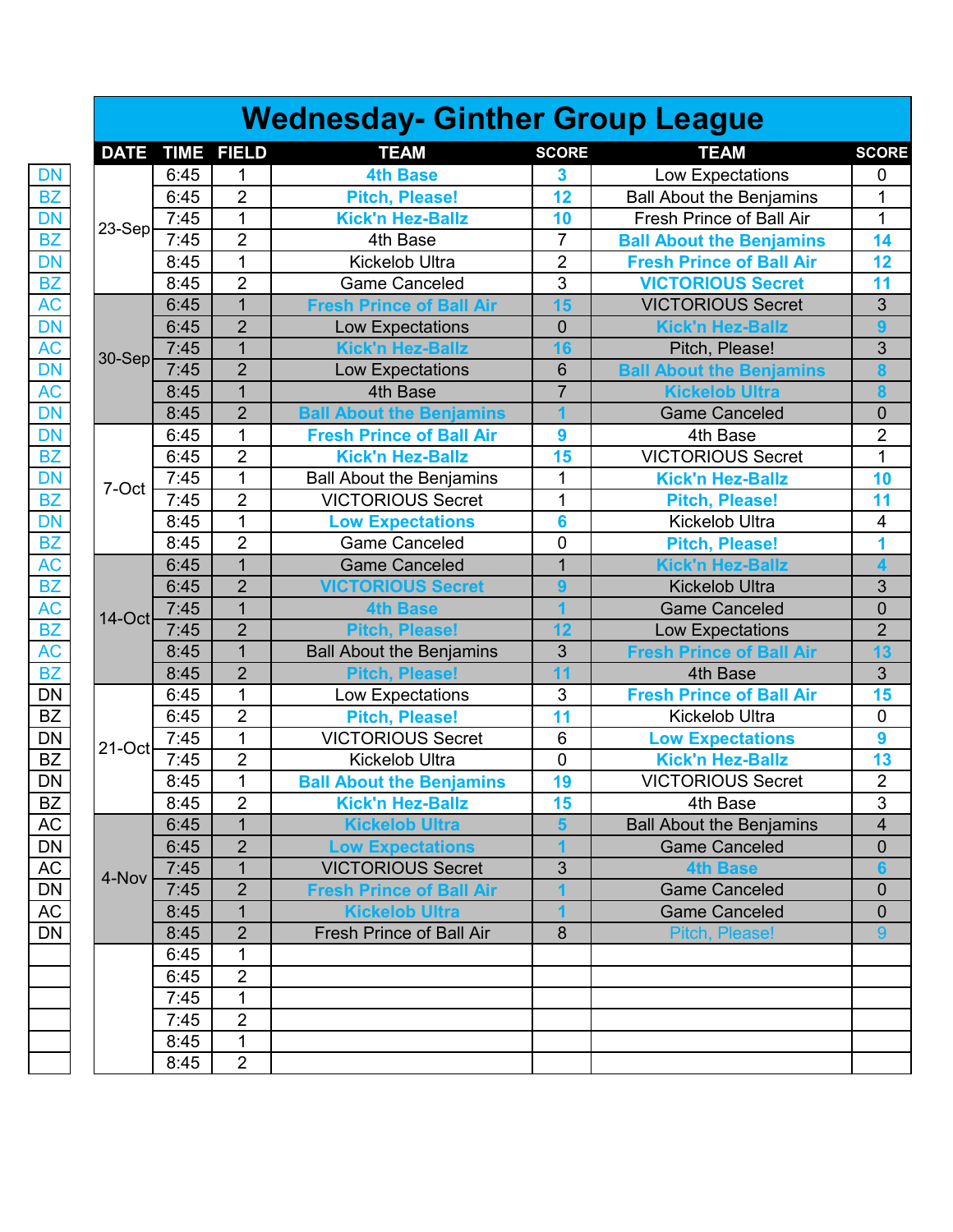## Playoff Schedule

| <b>DATE</b> |      | <b>TIME FIELD</b> | <b>TEAM</b>                  | <b>SCORE</b>            | <b>TEAM</b>                     | <b>SCORE</b>   |
|-------------|------|-------------------|------------------------------|-------------------------|---------------------------------|----------------|
|             | 6:45 | 1                 | #4 Just One More             | 10                      | #13 Low Expectations            |                |
|             | 6:45 | $\overline{2}$    | #14 Kickelob Ultra           | 1                       | #19 Kipping Kickers             | $\pmb{0}$      |
| 9-Nov       | 7:45 | 1                 | #15 Drunk & Looking to Score | $\overline{5}$          | #18 Game Canceled               | $\overline{7}$ |
|             | 7:45 | $\overline{2}$    | #3 JuggHeads                 | $\overline{\mathbf{5}}$ | <b>Kickelob Ultra</b>           | 4              |
|             | 8:45 | 1                 | #2 Sons of Pitches           | 10                      | Drunk & Looking / Game Canceled | 1              |
|             | 8:45 | $\overline{2}$    | #7 Kicking Grass             | $\mathbf 0$             | #10 Schweddy Balls              | 1              |
|             | 6:45 | $\overline{1}$    | #6 Fresh Prince of Ball Air  | $\overline{7}$          | #11 We Got the Runs             | $\overline{2}$ |
|             | 6:45 | $\overline{2}$    |                              |                         |                                 |                |
| 16-Nov      | 7:45 | 1                 | #3 JuggHeads                 | $5\phantom{1}$          | <b>Fresh Prince of Ball Air</b> | $\mathbf{3}$   |
|             | 7:45 | $\overline{2}$    |                              |                         |                                 |                |
|             | 8:45 | $\mathbf{1}$      | #2 Sons of Pitches           | $\overline{\mathbf{1}}$ | #10 Schweddy Balls              | $\mathbf 0$    |
|             | 8:45 | $\overline{2}$    |                              |                         |                                 |                |
|             | 6:45 | 1                 | #5 Pitch, Please!            | 9                       | #12 4th Base                    | 1              |
|             | 6:45 | $\overline{2}$    | #16 Netkicks & Chill         | $\overline{\mathbf{8}}$ | #17 VICTORIOUS Secrets          | $\overline{7}$ |
| 18-Nov      | 7:45 | 1                 | #8 Ball About the Benjamins  | 10                      | #9 Slim Kickins                 | 8              |
|             | 7:45 | $\overline{2}$    | #1 Kick'n Hez-Ballz          | 10                      | Netkicks & Chill                | $\pmb{0}$      |
|             | 8:45 | $\overline{1}$    | #4 Just One More             | $\overline{\mathbf{4}}$ | Pitch, Please!                  | 3              |
|             | 8:45 | $\overline{2}$    | <b>Kick'n Hez-Ballz</b>      | 10                      | <b>Ball About the Benjamins</b> | $\pmb{0}$      |
|             | 6:45 | $\overline{1}$    | #2 Sons of Pitches           | $\overline{\mathbf{5}}$ | #3 JuggHeads                    | $\overline{2}$ |
|             | 6:45 | $\overline{2}$    | #1 Kick'n Hez-Ballz          | 8                       | #4 Just One More                | $\overline{7}$ |
| $23-Nov$    | 7:45 | $\overline{1}$    | #1 Kick'n Hez-Ballz          | 8                       | #2 Sons of Pitches              | $\overline{4}$ |
|             | 7:45 | $\overline{2}$    |                              |                         |                                 |                |
|             | 8:45 | $\overline{1}$    |                              |                         |                                 |                |
|             |      |                   |                              |                         |                                 |                |
|             | 6:45 | 1                 |                              |                         |                                 |                |
|             | 6:45 | $\overline{2}$    |                              |                         |                                 |                |
|             | 7:45 | 1                 |                              |                         |                                 |                |
|             | 7:45 | $\overline{2}$    |                              |                         |                                 |                |
|             | 8:45 | $\overline{1}$    |                              |                         |                                 |                |
|             | 8:45 | $\overline{2}$    |                              |                         |                                 |                |
|             | 6:45 | $\mathbf{1}$      |                              |                         |                                 |                |
|             | 6:45 | $\overline{2}$    |                              |                         |                                 |                |
|             | 7:45 | 1                 |                              |                         |                                 |                |
|             | 7:45 | $\overline{2}$    |                              |                         |                                 |                |
|             | 8:45 | $\overline{1}$    |                              |                         |                                 |                |
|             | 8:45 | $\overline{2}$    |                              |                         |                                 |                |
|             | 6:45 | 1                 |                              |                         |                                 |                |
|             | 6:45 | $\overline{2}$    |                              |                         |                                 |                |
|             | 7:45 | 1                 |                              |                         |                                 |                |
|             | 7:45 | $\overline{2}$    |                              |                         |                                 |                |
|             | 8:45 | 1                 |                              |                         |                                 |                |
|             | 8:45 | $\overline{2}$    |                              |                         |                                 |                |
|             | 6:45 | $\mathbf{1}$      |                              |                         |                                 |                |
|             | 6:45 | $\overline{2}$    |                              |                         |                                 |                |
|             |      |                   |                              |                         |                                 |                |
|             | 7:45 | $\mathbf{1}$      |                              |                         |                                 |                |
|             | 7:45 | $\overline{2}$    |                              |                         |                                 |                |
|             | 8:45 | 1                 |                              |                         |                                 |                |